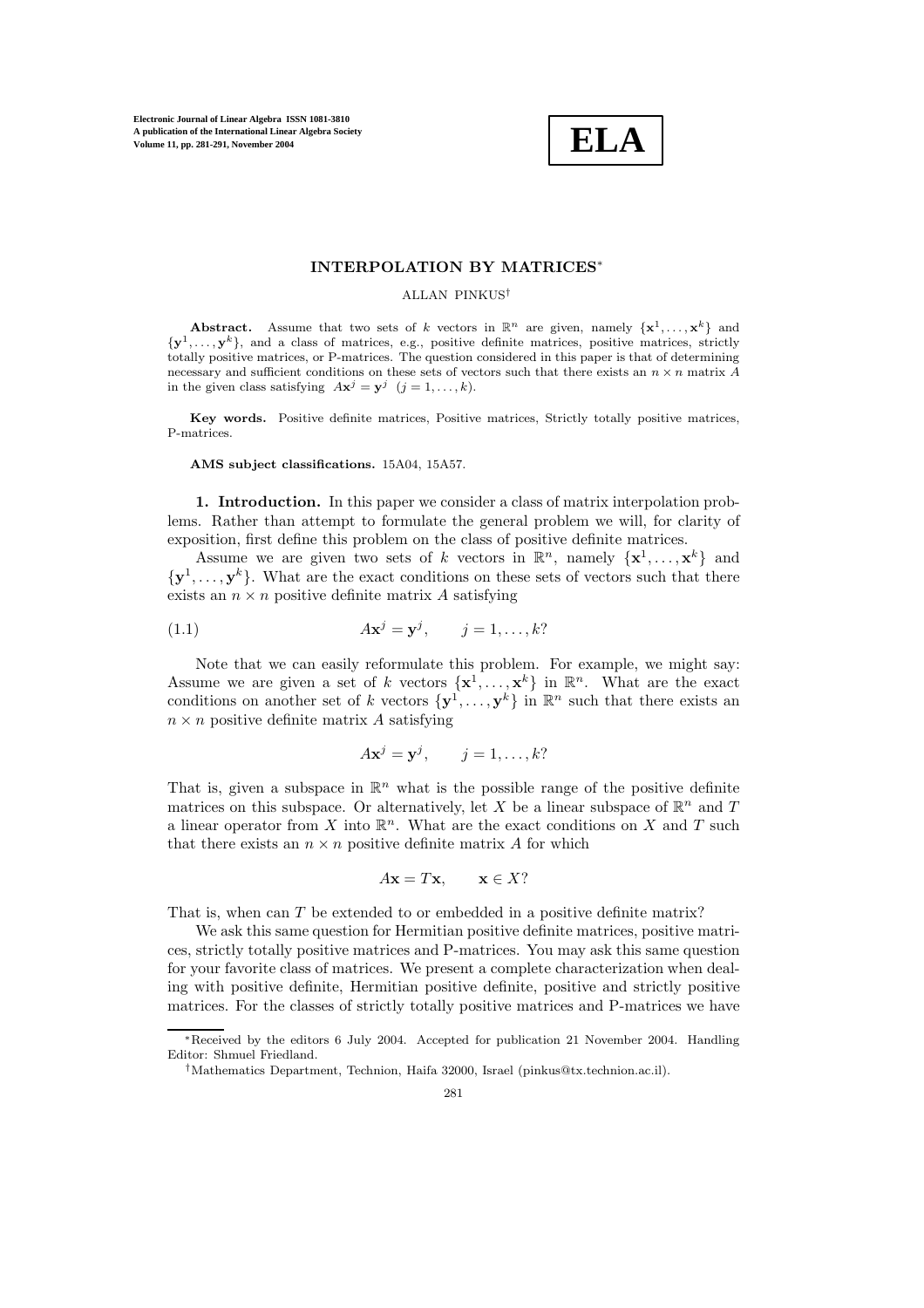**ELA**

# 282 A. Pinkus

necessary conditions that we conjecture to be sufficient, and some partial results. This paper contains many unanswered questions.

What we are studying is not a matrix completion problem. There is no matrix to start with. It is an extension or an embedding problem. We chose to term it an *interpolation* problem; see (1.1). This is also the name given in Johnson, Smith [5] where this problem is considered in the case  $k = 1$  for certain classes of matrices.

We have organized the paper as follows. In section 2 we provide a characterization for the class of positive definite and Hermitian positive definite matrices. We do not have a similar characterization for the class of Hermitian positive semi-definite and positive semi-definite matrices. In section 3 we provide a characterization for the class of positive and strictly positive matrices (they need not be square matrices). In section 4 we consider strictly totally positive matrices and in section 5 P-matrices. In these latter two sections we present only partial results. Nonetheless we do present conjectures on what we believe to be the correct characterizations.

**2. Positive Definite.** In this section we consider both Hermitian positive definite and positive definite matrices. An  $n \times n$  complex matrix A is said to be *Hermitian positive definite* if

(2.1) (A**x**, **x**) > 0

for all  $\mathbf{x} \in \mathbb{C}^n \setminus \{0\}$ . An  $n \times n$  real matrix A is said to be *positive definite* if

$$
(2.2) \t\t (A\mathbf{x}, \mathbf{x}) > 0
$$

for all  $\mathbf{x} \in \mathbb{R}^n \setminus \{0\}$ . Here, and in what follows,  $(\cdot, \cdot)$  denotes the usual inner product, i.e., for  $\mathbf{x}, \mathbf{y} \in \mathbb{C}^n$  (or  $\mathbb{R}^n$ ),

$$
(\mathbf{x}, \mathbf{y}) = \sum_{i=1}^{n} x_i \overline{y}_i.
$$

Note that the inequalities (2.1) imply that for  $A = (a_{ij})_{i,j=1}^n$  we have  $a_{ij} = \overline{a}_{ji}$ . However the inequalities  $(2.2)$  do not imply the symmetry of A. We say that the  $n \times n$  matrix A is *Hermitian positive semi-definite* and *positive semi-definite* if weak inequalities hold in (2.1) and (2.2), respectively.

In this section we always assume, for ease of exposition, that the  $x^1, \ldots, x^k$  are linearly independent. From the above definition of Hermitian positive definiteness it immediately follows that given two sets of k vectors in  $\mathbb{C}^n$ , namely  $\{\mathbf{x}^1,\ldots,\mathbf{x}^k\}$ and  ${\bf y}^1,\ldots,{\bf y}^k$ , then a necessary condition for the existence of an  $n \times n$  Hermitian positive definite matrix A satisfying

$$
A\mathbf{x}^j = \mathbf{y}^j\,,\qquad j=1,\ldots,k\,,
$$

is that

$$
\left(\sum_{j=1}^k c_j \mathbf{y}^j, \sum_{j=1}^k c_j \mathbf{x}^j\right) > 0
$$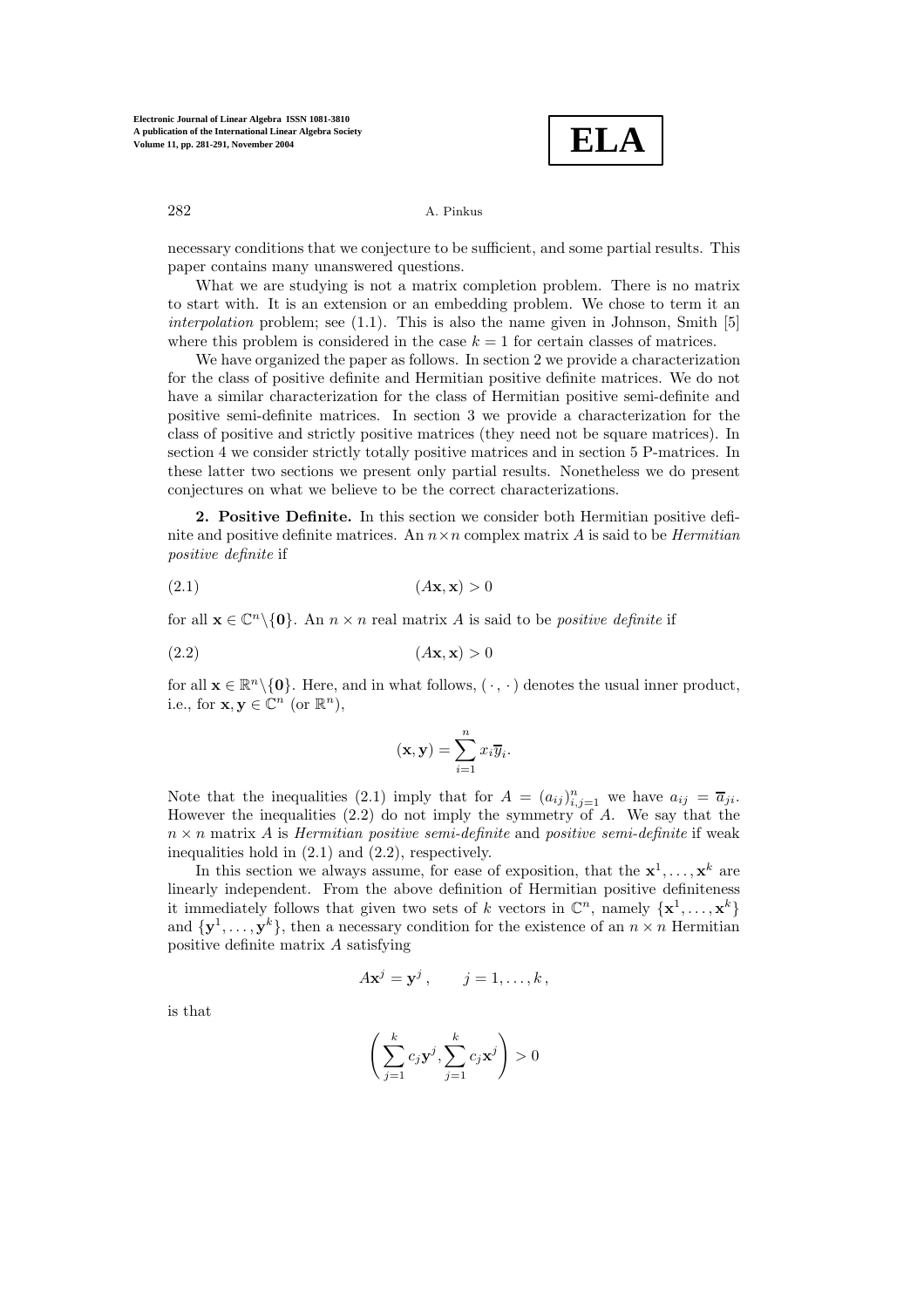$$
\boxed{\textbf{ELA}}
$$

# Interpolation by Matrices 283

for all  $(c_1,\ldots,c_k)^T \in \mathbb{C}^k \setminus \{0\}$ . The analogous necessary condition over the reals holds for the existence of a positive definite matrix.

We prove that this necessary condition is also sufficient. This is hardly surprising. We were only surprised not to have so far found this result in the literature.

THEOREM 2.1. *Assume we are given two sets of*  $k$  *vectors in*  $\mathbb{C}^n$ *, namely*  ${\bf x}^1, \ldots, {\bf x}^k$  *and*  ${\bf y}^1, \ldots, {\bf y}^k$ *. The necessary and sufficient condition for the existence of an*  $n \times n$  *Hermitian positive definite matrix A satisfying* 

$$
A\mathbf{x}^j = \mathbf{y}^j\,,\qquad j=1,\ldots,k\,,
$$

*is that*

(2.3) 
$$
\left(\sum_{j=1}^{k} c_j \mathbf{y}^j, \sum_{j=1}^{k} c_j \mathbf{x}^j\right) > 0
$$

*for all*  $(c_1, \ldots, c_k)^T \in \mathbb{C}^k \setminus \{0\}$ *. Similarly, given two sets of* k *vectors in*  $\mathbb{R}^n$ *, namely*  ${\bf x}^1,\ldots,{\bf x}^k$  *and*  ${\bf y}^1,\ldots,{\bf y}^k$ *, the necessary and sufficient condition for the existence of an* n × n *positive definite matrix* A *such that*

$$
A\mathbf{x}^j = \mathbf{y}^j, \qquad j = 1, \dots, k,
$$

*is that*

$$
\left(\sum_{j=1}^k c_j \mathbf{y}^j, \sum_{j=1}^k c_j \mathbf{x}^j\right) > 0
$$

*for all*  $(c_1, \ldots, c_k)^T \in \mathbb{R}^k \setminus \{0\}$ *.* 

*Proof*. As stated above, the fact that the above conditions are necessary is an immediate consequence of the definition. We prove that these conditions are also sufficient. Our proof is essentially the same in both cases. As such we shall assume we are in the Hermitian positive definite case. For  $k = n$  there is nothing to prove. Assume  $k < n$ .

Set

$$
X = \text{span}\{\mathbf{x}^1, \dots, \mathbf{x}^k\},\
$$

and

$$
Y = \text{span}\{\mathbf{y}^1, \ldots, \mathbf{y}^k\}.
$$

Let  $U = X^{\perp}$  and  $V = Y^{\perp}$ . As dim  $X = k$  and dim  $Y = k$  (from (2.3)), it follows that  $\dim U = \dim V = n - k.$ 

We first claim that span $\{X, V\} = \text{span}\{Y, U\} = \mathbb{C}^n$ . To see this assume, in the negative, that span $\{X, V\} \neq \mathbb{C}^n$ . Then there exists an  $\mathbf{x} \in X \setminus \{\mathbf{0}\}\$  and a  $\mathbf{v} \in V \setminus \{\mathbf{0}\}\$ such that  $\mathbf{x} + \mathbf{v} = \mathbf{0}$ . Assume  $\mathbf{x} = \sum_{j=1}^{k} c_j \mathbf{x}^j$ . Thus

$$
0 = \left(\sum_{j=1}^k c_j \mathbf{y}^j, \sum_{j=1}^k c_j \mathbf{x}^j + \mathbf{v}\right) = \left(\sum_{j=1}^k c_j \mathbf{y}^j, \sum_{j=1}^k c_j \mathbf{x}^j\right) + \left(\sum_{j=1}^k c_j \mathbf{y}^j, \mathbf{v}\right).
$$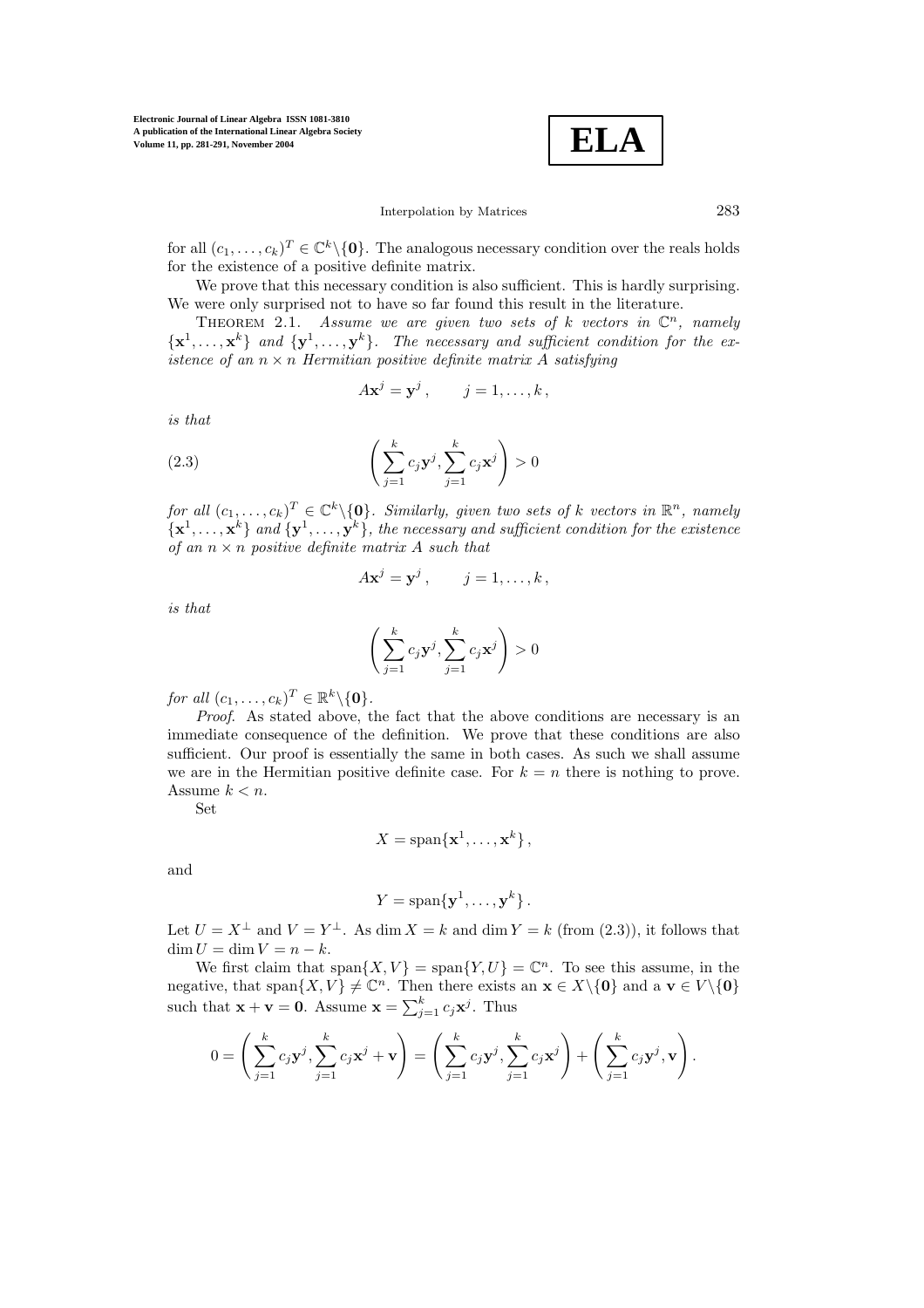**ELA**

# 284 A. Pinkus

The first bracket on the right-hand side is strictly positive from (2.3) while the second bracket is zero since  $\mathbf{v} \in V = Y^{\perp}$ . This is a contradiction. Thus span $\{X, V\} = \mathbb{C}^n$ . This same reasoning gives us span $\{Y, U\} = \mathbb{C}^n$ .

Let  $\mathbf{u}^1, \ldots, \mathbf{u}^{n-k}$  be a basis for U. No  $\mathbf{v} \in V$ ,  $\mathbf{v} \neq \{\mathbf{0}\}\)$ , is in  $U^{\perp}$ . This follows from the fact that  $U^{\perp} = X$  and span $\{X, V\} = \mathbb{C}^n$ . This, in turn, implies that there exist  $\mathbf{v}^1, \ldots, \mathbf{v}^{n-k}$  that span a basis for V and satisfy

(2.4) 
$$
(\mathbf{v}^j, \mathbf{u}^i) = \delta_{ij}, \qquad i, j = 1, \dots, k.
$$

We define A as the unique  $n \times n$  matrix satisfying

$$
A\mathbf{x}^j = \mathbf{y}^j\,,\qquad j=1,\ldots,k\,,
$$

and

$$
A\mathbf{v}^i = \mathbf{u}^i, \qquad i = 1,\ldots,n-k.
$$

Now

$$
\left(A\left(\sum_{j=1}^{k}c_{j}\mathbf{x}^{j}+\sum_{i=1}^{n-k}d_{i}\mathbf{v}^{i}\right),\sum_{j=1}^{k}c_{j}\mathbf{x}^{j}+\sum_{i=1}^{n-k}d_{i}\mathbf{v}^{i}\right) \n= \left(\sum_{j=1}^{k}c_{j}\mathbf{y}^{j}+\sum_{i=1}^{n-k}d_{i}\mathbf{u}^{i},\sum_{j=1}^{k}c_{j}\mathbf{x}^{j}+\sum_{i=1}^{n-k}d_{i}\mathbf{v}^{i}\right) \n= \left(\sum_{j=1}^{k}c_{j}\mathbf{y}^{j},\sum_{j=1}^{k}c_{j}\mathbf{x}^{j}\right)+\left(\sum_{j=1}^{k}c_{j}\mathbf{y}^{j},\sum_{i=1}^{n-k}d_{i}\mathbf{v}^{i}\right) \n+ \left(\sum_{i=1}^{n-k}d_{i}\mathbf{u}^{i},\sum_{j=1}^{k}c_{j}\mathbf{x}^{j}\right)+\left(\sum_{i=1}^{n-k}d_{i}\mathbf{u}^{i},\sum_{i=1}^{n-k}d_{i}\mathbf{v}^{i}\right) \n= \left(\sum_{i=1}^{k}c_{j}\mathbf{y}^{j},\sum_{j=1}^{k}c_{j}\mathbf{x}^{j}\right)+\sum_{i=1}^{n-k}|d_{i}|^{2}
$$

since from the orthogonality

$$
\left(\sum_{j=1}^k c_j \mathbf{y}^j, \sum_{i=1}^{n-k} d_i \mathbf{v}^i\right) = \left(\sum_{i=1}^{n-k} d_i \mathbf{u}^i, \sum_{j=1}^k c_j \mathbf{x}^j\right) = 0,
$$

and from (2.4),

$$
\left(\sum_{i=1}^{n-k} d_i \mathbf{u}^i, \sum_{i=1}^{n-k} d_i \mathbf{v}^i\right) = \sum_{i=1}^{n-k} |d_i|^2.
$$

Both of the last summands in (2.5) are nonnegative and they equal zero if and only if the coefficients  $c_i$  and  $d_i$  are all zero. This proves the result.  $\Box$ 

As stated, in the real case this same analysis proves the existence of an  $n \times n$  real matrix A satisfying

$$
(A\mathbf{x}, \mathbf{x}) > 0
$$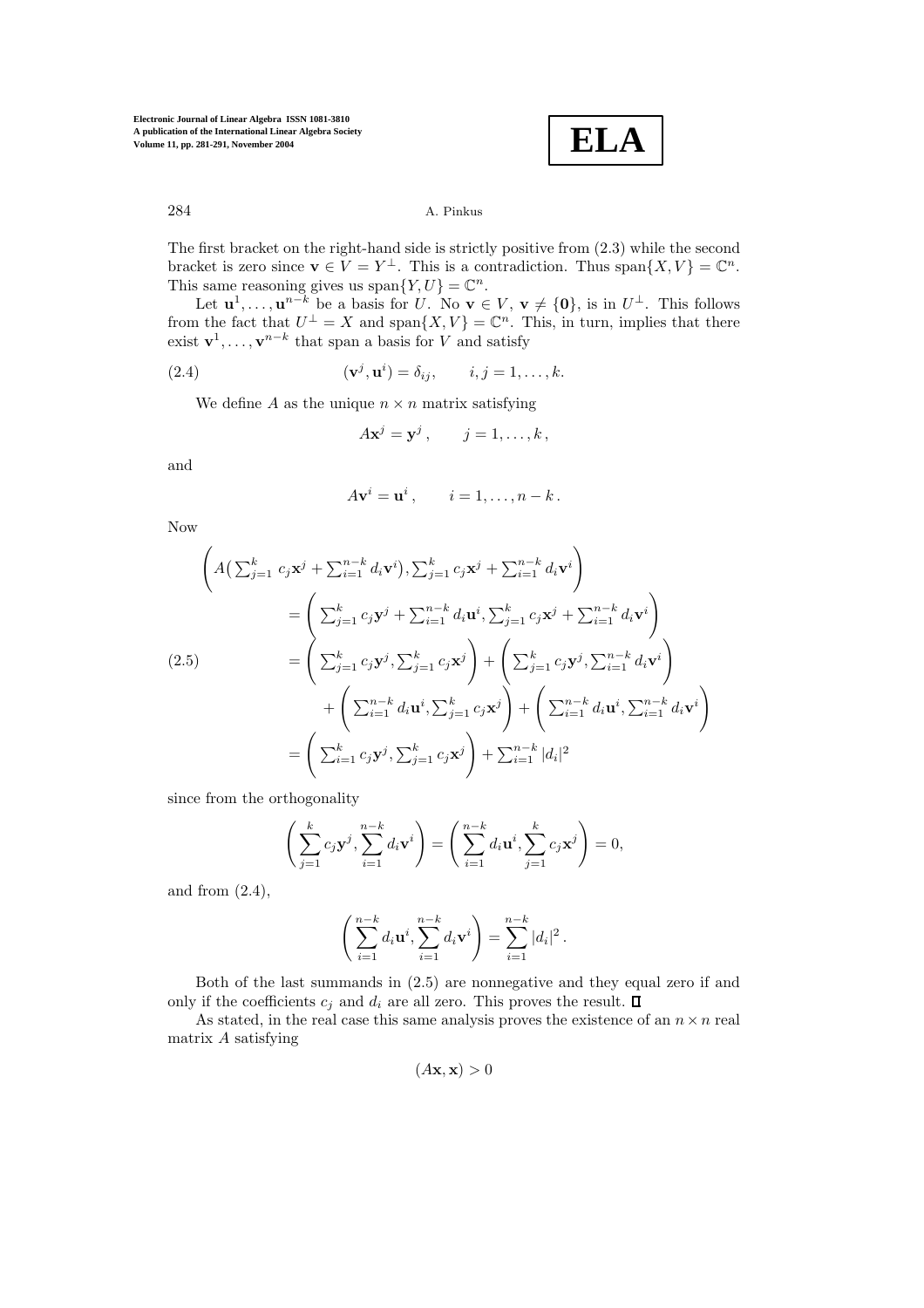**ELA**

### Interpolation by Matrices 285

for all  $\mathbf{x} \in \mathbb{R}^n \setminus \{0\}$ . It is worth recalling, however, that this does not imply the symmetry of A. What additional conditions on the  $\mathbf{x}^{j}$  and the  $\mathbf{v}^{j}$ ,  $j = 1, \ldots, k$ , are necessary so that the resulting A is also symmetric? To obtain a symmetric  $n \times n$ real matrix A satisfying

$$
(A\mathbf{x}, \mathbf{x}) > 0
$$

for all  $\mathbf{x} \in \mathbb{R}^n \setminus \{0\}$  it is necessary and sufficient that

$$
\left(\sum_{j=1}^{k}c_j\mathbf{y}^j,\sum_{j=1}^{k}c_j\mathbf{x}^j\right)>0
$$

for all  $(c_1,\ldots,c_k)^T \in \mathbb{C}^k \setminus \{0\}$ . If A is real and symmetric and satisfies

$$
\left(\sum_{j=1}^{k}c_j\mathbf{y}^j,\sum_{j=1}^{k}c_j\mathbf{x}^j\right)>0
$$

for all  $(c_1,\ldots,c_k)^T \in \mathbb{R}^k \setminus \{0\}$ , then it also satisfies

$$
\left(\sum_{j=1}^{k}c_j\mathbf{y}^j,\sum_{j=1}^{k}c_j\mathbf{x}^j\right)>0
$$

for all  $(c_1,\ldots,c_k)^T \in \mathbb{C}^k \setminus \{0\}$ . Conversely, if the above set of inequalities is satisfied for all  $(c_1,\ldots,c_k)^T \in \mathbb{C}^k \setminus \{0\}$  and the  $\mathbf{x}^j$  and  $\mathbf{y}^j$  are all real, then from the construction in the proof of Theorem 2.1 we may obtain a real Hermitian positive definite  $A$ , i.e., a symmetric real positive definite matrix.

The situation for Hermitian positive semi-definite and positive semi-definite matrices is more complicated. We do not have a characterization in this case. The conditions

$$
\left(\sum_{j=1}^k c_j \mathbf{y}^j, \sum_{j=1}^k c_j \mathbf{x}^j\right) \geq 0
$$

for all  $(c_1,\ldots,c_k)^T \in \mathbb{C}^k$  and  $\mathbb{R}^k$ , respectively, are necessary. However they are not sufficient. Let  $\mathbf{x} = (1, 1)$  and  $\mathbf{y} = (1, -1)$ . Then

$$
(c\mathbf{y}, c\mathbf{x}) = 0
$$

for all  $c \in \mathbb{C}$ . However there is no  $2 \times 2$  Hermitian positive semi-definite matrix A for which  $A\mathbf{x} = \mathbf{y}$ .

**3. Positive.** In this section we consider positive and strictly positive (not necessarily square) matrices. An  $m \times n$  matrix

$$
A = (a_{ij})_{i=1}^m \mathbf{1}_{j=1}^n
$$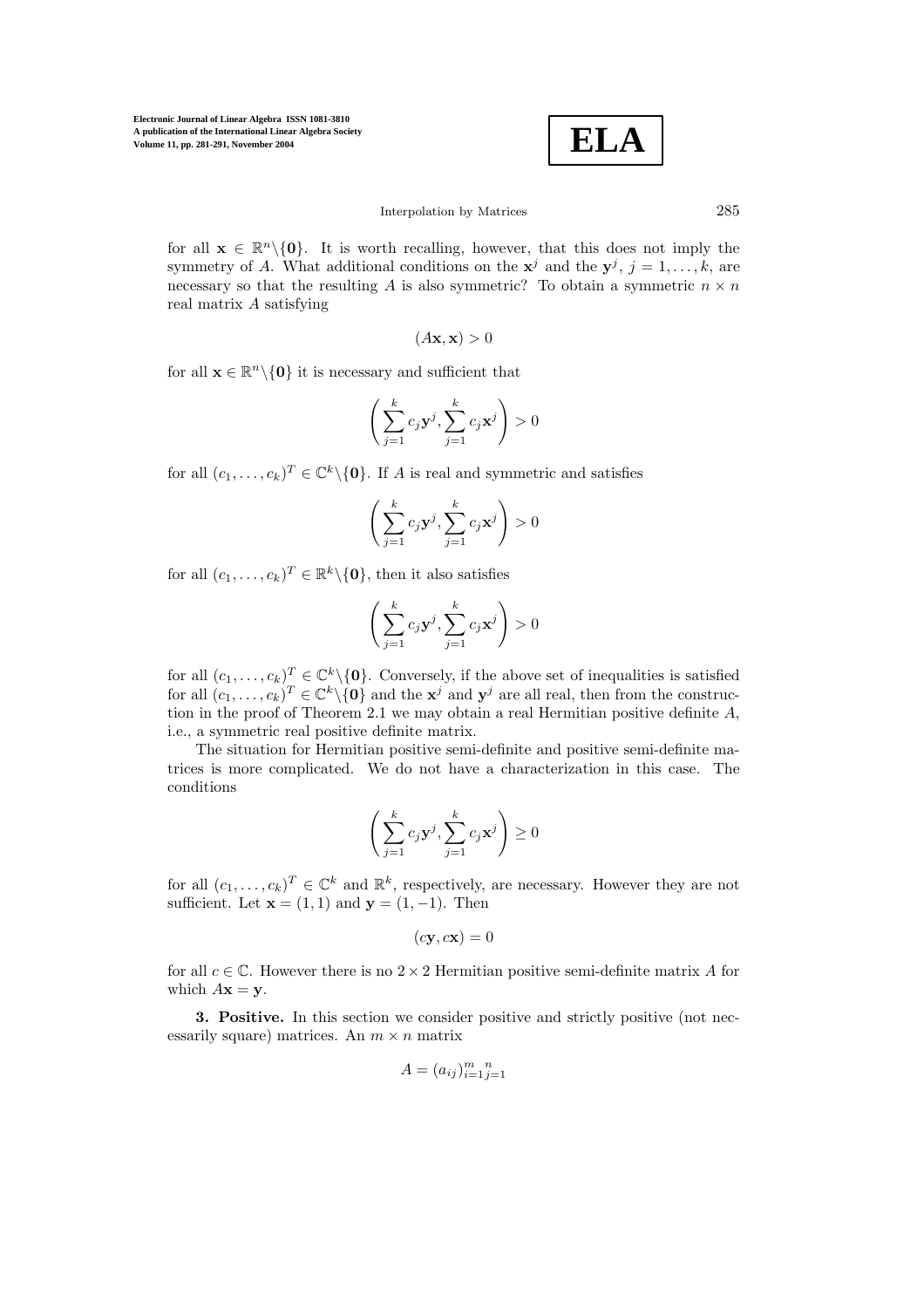**ELA**

286 A. Pinkus

is said to be *positive* if

 $a_{ij} \geq 0$ 

for all  $i = 1, \ldots, m, j = 1, \ldots, n$ . We will say it is *strictly positive* if

 $a_{ij} > 0$ 

for all  $i = 1, ..., m, j = 1, ..., n$ .

From the above definition it immediately follows that given two sets of  $k$  vectors, namely  $\{\mathbf{x}^1,\ldots,\mathbf{x}^k\}$  in  $\mathbb{R}^n$  and  $\{\mathbf{y}^1,\ldots,\mathbf{y}^k\}$  in  $\mathbb{R}^m$ , then a necessary condition for the existence of an  $m \times n$  positive matrix A satisfying

$$
A\mathbf{x}^j = \mathbf{y}^j\,,\qquad j=1,\ldots,k\,,
$$

is that if

$$
\sum_{j=1}^k c_j \mathbf{x}^j \ge \mathbf{0},
$$

then

$$
\sum_{j=1}^k c_j \mathbf{y}^j \ge \mathbf{0}.
$$

(This implies that the zero vector is mapped to the zero vector.) A necessary condition for the existence of an  $m \times n$  strictly positive matrix A satisfying

$$
A\mathbf{x}^j = \mathbf{y}^j\,,\qquad j=1,\ldots,k\,,
$$

is that if

$$
\sum_{j=1}^k c_j \mathbf{x}^j = \mathbf{0},
$$

then

$$
\sum_{j=1}^k c_j \mathbf{y}^j = \mathbf{0},
$$

while if  $\sum_{j=1}^{k} c_j \mathbf{x}^j \neq \mathbf{0}$  and

$$
\sum_{j=1}^k c_j {\mathbf x}^j \geq \mathbf{0},
$$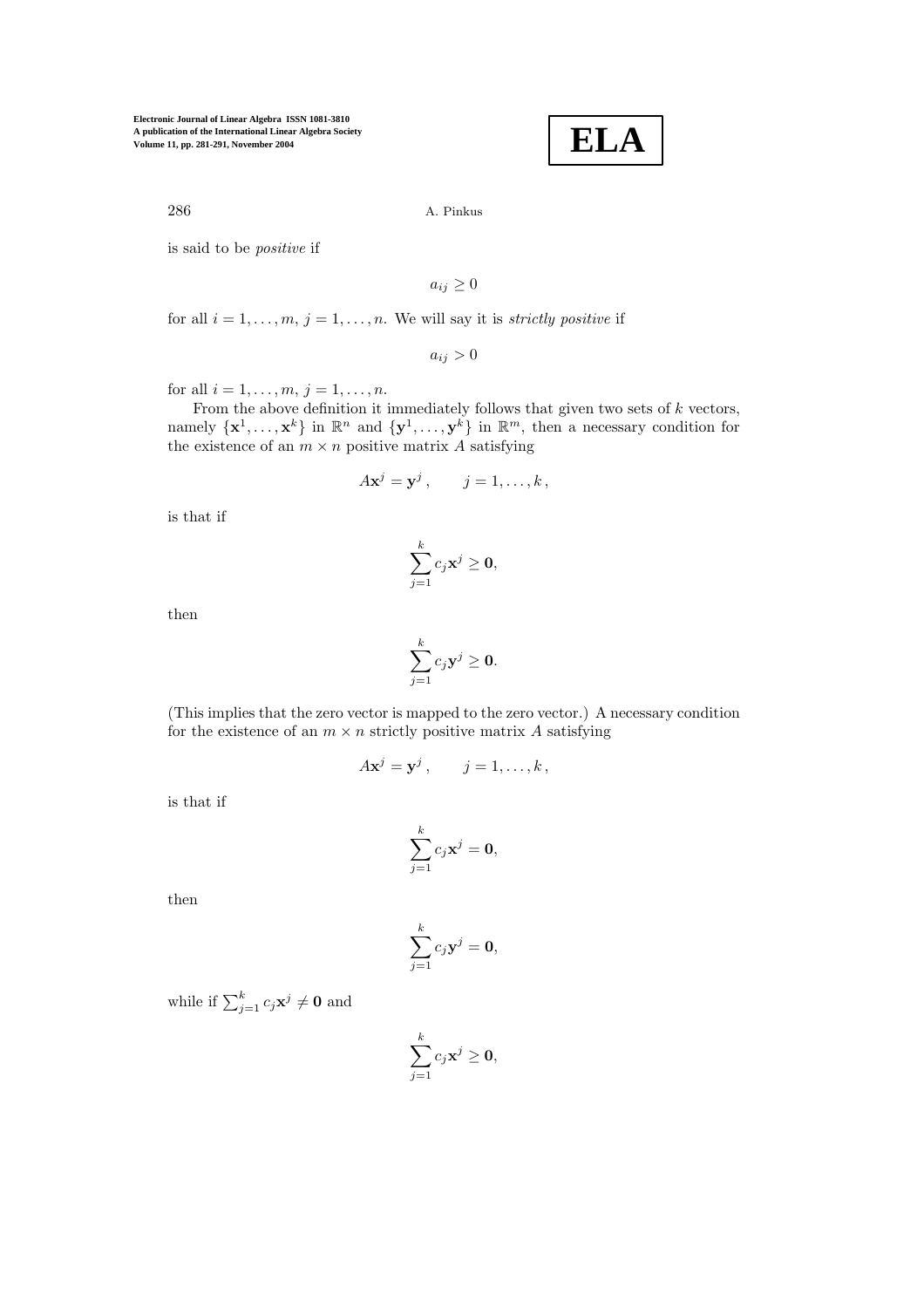

Interpolation by Matrices 287

then necessarily

$$
\sum_{j=1}^k c_j \mathbf{y}^j > \mathbf{0}.
$$

We prove that these necessary conditions are also sufficient.

THEOREM 3.1. *Assume we are given two sets of* k *vectors, namely*  $\{x^1, \ldots, x^k\}$ *in*  $\mathbb{R}^n$  *and*  $\{y^1, \ldots, y^k\}$  *in*  $\mathbb{R}^m$ *.* 

**a)** *The necessary and sufficient condition for the existence of an*  $m \times n$  *positive matrix* A *satisfying*

$$
A\mathbf{x}^j = \mathbf{y}^j\,,\qquad j=1,\ldots,k\,,
$$

*is that if*

$$
\sum_{j=1}^k c_j \mathbf{x}^j \ge \mathbf{0},
$$

*then*

$$
\sum_{j=1}^k c_j \mathbf{y}^j \ge \mathbf{0}.
$$

**b)** *The necessary and sufficient condition for the existence of an*  $m \times n$  *strictly positive matrix* A *satisfying*

$$
A\mathbf{x}^j = \mathbf{y}^j, \qquad j = 1, \dots, k,
$$
  
is that if  $\sum_{j=1}^k c_j \mathbf{x}^j = \mathbf{0}$ , then  $\sum_{j=1}^k c_j \mathbf{y}^j = \mathbf{0}$ , and if  $\sum_{j=1}^k c_j \mathbf{x}^j \neq \mathbf{0}$  and  

$$
\sum_{j=1}^k c_j \mathbf{x}^j \ge \mathbf{0},
$$

*then*

$$
\sum_{j=1}^k c_j \mathbf{y}^j > \mathbf{0}.
$$

REMARK 3.2. If the set span $\{x^1, \ldots, x^k\}$  does not contain a non-trivial non*negative vector, then there exists a strictly positive vector*  $\mathbf{a} \in \mathbb{R}^n$  *orthogonal to each of the*  $\mathbf{x}^{j}$ *. In this case we can take any*  $m \times n$  *matrix* B *satisfying*  $B\mathbf{x}^{j} = \mathbf{y}^{j}$ *,*  $j = 1, \ldots, k$ , and add to each row of B a suitable positive multiple of **a** to obtain the *desired result.*

*Proof.* The fact that the above conditions are necessary is, as previously stated, an immediate consequence of the definition. Let us prove that these conditions are also sufficient.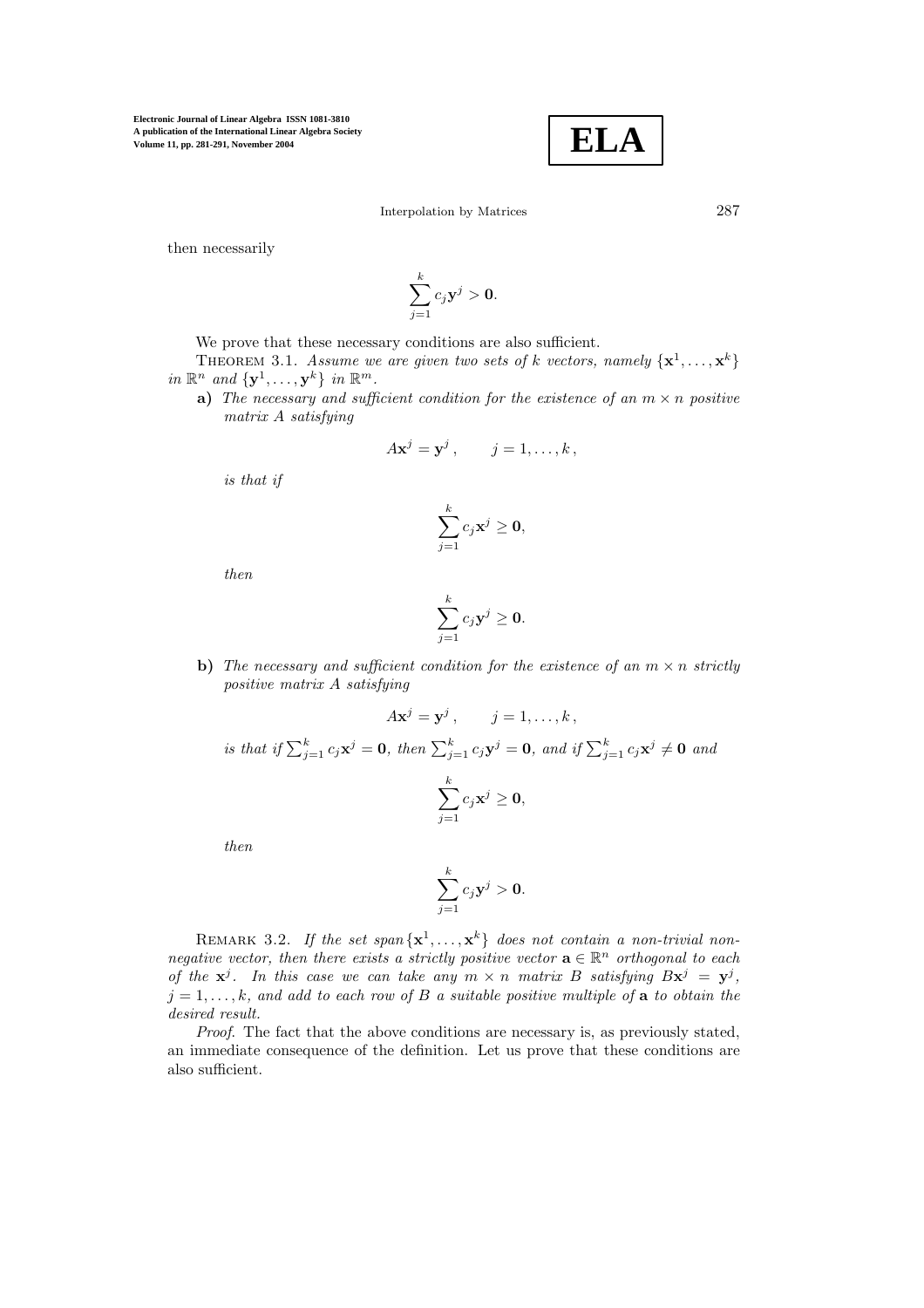**ELA**

# 288 A. Pinkus

We first prove (a). We may assume that the  $\{x^1, \ldots, x^k\}$  are linearly independent. For if these vectors are linearly dependent and  $\sum_{j=1}^{k} c_j \mathbf{x}^j = \mathbf{0}$ , then from the above conditions we must have  $\sum_{j=1}^{k} c_j \mathbf{y}^j = \mathbf{0}$ .

Denote the *i*th coordinate of  $y^j$  by  $y_i^j$ ,  $i = 1, \ldots, m$ . The existence of the desired matrix A is equivalent to the existence, for each  $i \in \{1, \ldots, m\}$ , of a vector  $\mathbf{a}^i \in \mathbb{R}^n$ satisfying  $a^i \geq 0$  and

$$
(\mathbf{a}^i, \mathbf{x}^j) = y_i^j, \qquad j = 1, \dots, k.
$$

This  $\mathbf{a}^i$  will then be the *i*th row of A. The existence of  $\mathbf{a}^i$  is an immediate consequence of Farkas' Lemma; see e.g. Bazarra, Shetty [2, p. 46].

Recall from Farkas' Lemma that if X is an  $n \times k$  matrix and **y** a vector in  $\mathbb{R}^k$ , then either there exists an  $a > 0$  satisfying

$$
\mathbf{a}^T X = \mathbf{y}
$$

or there exists a vector **b**  $\in \mathbb{R}^k$  such that

(3.1) 
$$
X\mathbf{b} \ge \mathbf{0}
$$
 and  $(\mathbf{b}, \mathbf{y}) < 0$ .

In our case we let X denote the  $n \times k$  matrix whose columns are  $\mathbf{x}^1, \ldots, \mathbf{x}^k$ , respectively, and  $\mathbf{y} = (y_i^1, \ldots, y_i^k)^T$ . We wish to prove the existence of an  $\mathbf{a} \in \mathbb{R}^n$ satisfying  $a > 0$  and

$$
\mathbf{a}^T X = \mathbf{y}.
$$

If not, then there exists a **b**  $\in \mathbb{R}^k$  satisfying (3.1), i.e.,

$$
\sum_{j=1}^k b_j {\mathbf x}^j \geq \mathbf{0},
$$

where  $\mathbf{b} = (b_1, \ldots, b_k)^T$ , and

$$
\sum_{j=1}^k b_j y_i^j = \left(\sum_{j=1}^k b_j \mathbf{y}^j\right)_i < 0.
$$

But this contradicts the condition given in (a).

The proof of (b) is similar. From the assumption in (b) we may assume that the  $\{x^1, \ldots, x^k\}$  are linearly independent. Based on the above Remark 3.2 we also assume that there exists a non-trivial non-negative vector in span  $\{x^1, \ldots, x^k\}$ .

From a simple variation on Farkas' Lemma it follows that if X is an  $n \times k$  matrix of rank k and **y** a vector in  $\mathbb{R}^k \setminus \{0\}$ , then either there exists an  $\mathbf{a} \in \mathbb{R}^n$  satisfying  $a > 0$  and

$$
\mathbf{a}^T X = \mathbf{y}
$$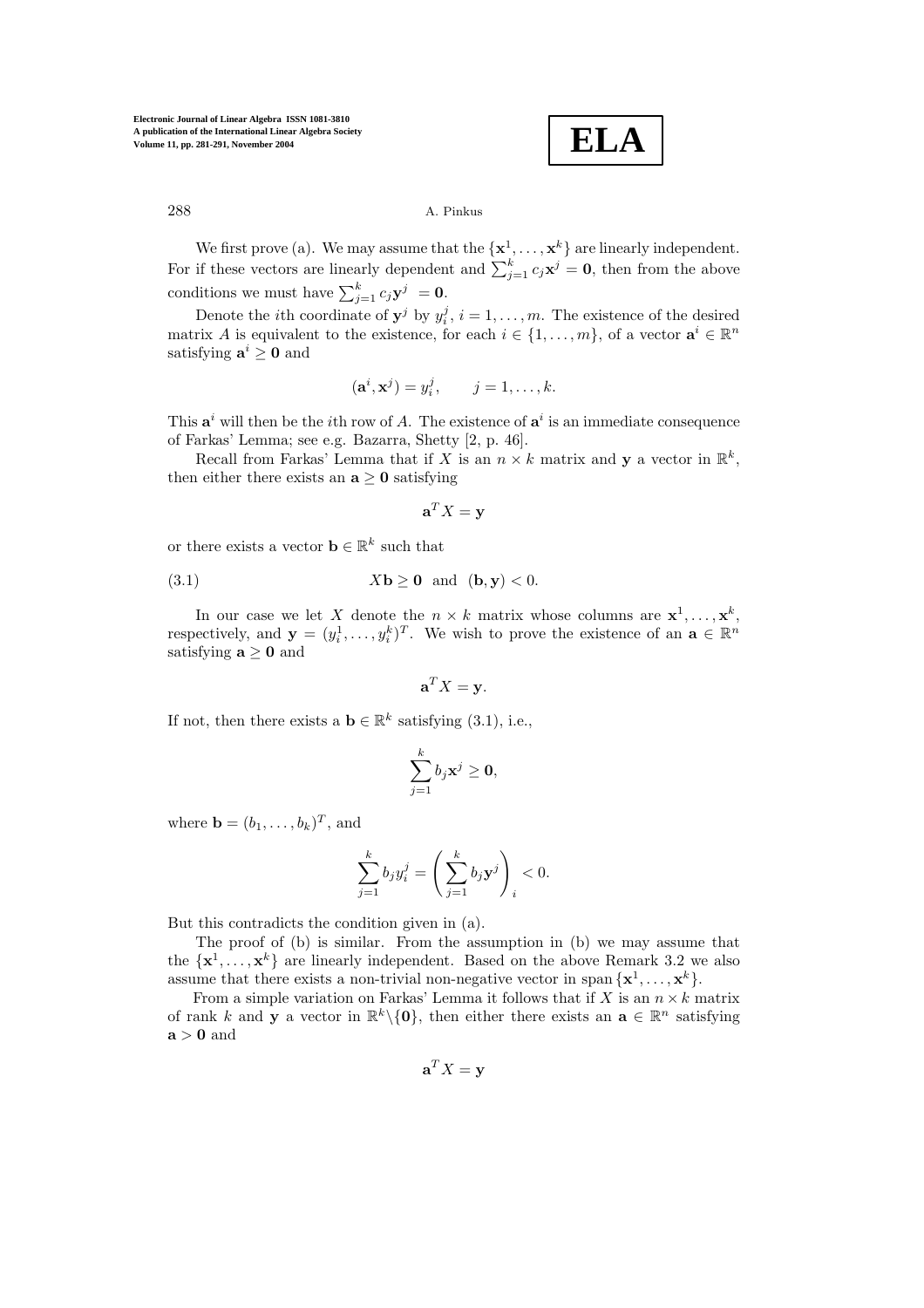**ELA**

Interpolation by Matrices 289

or there exists a vector  $\mathbf{b} \in \mathbb{R}^k \setminus \{\mathbf{0}\}\)$  such that

(3.2) 
$$
X\mathbf{b} \geq \mathbf{0}
$$
 and  $(\mathbf{b}, \mathbf{y}) \leq 0$ .

As previously, we let X denote the  $n \times k$  matrix whose columns are  $\mathbf{x}^1, \ldots, \mathbf{x}^k$ , respectively. By assumption X is of rank k. Let  $\mathbf{y} = (y_i^1, \dots, y_i^k)^T$ , as above. Since  $\sum_{j=1}^{k} c_j \mathbf{y}^j > \mathbf{0}$  for some choice of  $c_1, \ldots, c_k$ , we have that  $\mathbf{y} \neq \mathbf{0}$ . We wish to prove the existence of an  $\mathbf{a} \in \mathbb{R}^n$  satisfying  $\mathbf{a} > \mathbf{0}$  and

$$
\mathbf{a}^T X = \mathbf{y}.
$$

If not, there then exists a **b** =  $(b_1, \ldots, b_k)^T \in \mathbb{R}^k \setminus \{0\}$  satisfying (3.2), i.e.,

$$
\sum_{j=1}^k b_j {\mathbf x}^j \geq \mathbf{0},
$$

where  $\sum_{j=1}^{k} b_j \mathbf{x}^j \neq \mathbf{0}$ , and

$$
\sum_{j=1}^k b_j y_i^j = \left(\sum_{j=1}^k b_j \mathbf{y}^j\right)_i \le 0,
$$

contradicting the condition given in  $(b)$ .  $\Box$ 

**4. Strictly Totally Positive.** An  $m \times n$  matrix  $A = (a_{ij})_{i=1}^m i_{j=1}^n$  is said to be *strictly totally positive* (STP) if all its minors are strictly positive. STP matrices were independently introduced by Schoenberg in 1930 (see [7]; also to be found in [8]) and by Krein and Gantmacher in the 1930's. One of the important equivalent properties defining STP matrices is that of *variation diminishing*. This was Schoenberg's initial contribution to the theory. To explain this more precisely we define, for each  $\mathbf{x} \in \mathbb{R}^n$ , two sign change counts. These are  $S^{-}(\mathbf{x})$ , which is simply the number of ordered sign changes in the vector **x** where zero entries are discarded, and  $S^+(\mathbf{x})$ , which is the maximum number of ordered sign changes in the vector **x** where zero entries are given arbitrary values. Thus, for example,

$$
S^{-}(1,0,2,-3,0,1) = 2
$$
, and  $S^{+}(1,0,2,-3,0,1) = 4$ .

Note also that  $S^{-}(\mathbf{0}) = 0$ , while we will set  $S^{+}(\mathbf{0}) = n$  for  $\mathbf{0} \in \mathbb{R}^{n}$ .

The following result is essentially to be found, with variants, in Ando [1], Karlin [6], and Schoenberg [7].

THEOREM VD. Let A be an  $m \times n$  *STP* matrix. Then

**a**) *for each vector*  $\mathbf{x} \in \mathbb{R}^n$ ,  $\mathbf{x} \neq \mathbf{0}$ ,

$$
S^+(A\mathbf{x}) \le S^-(\mathbf{x}),
$$

**b)** *if*  $S^+(A\mathbf{x}) = S^-(\mathbf{x})$ *, then the sign of the first (and last) component of* A**x** *(if zero, the sign given in determining*  $S^+(A\mathbf{x})$ *) agrees with the sign of the first (and last) nonzero component of* **x***. (If*  $A$ **x** = **0***, then we do not concern ourselves with the signs.)*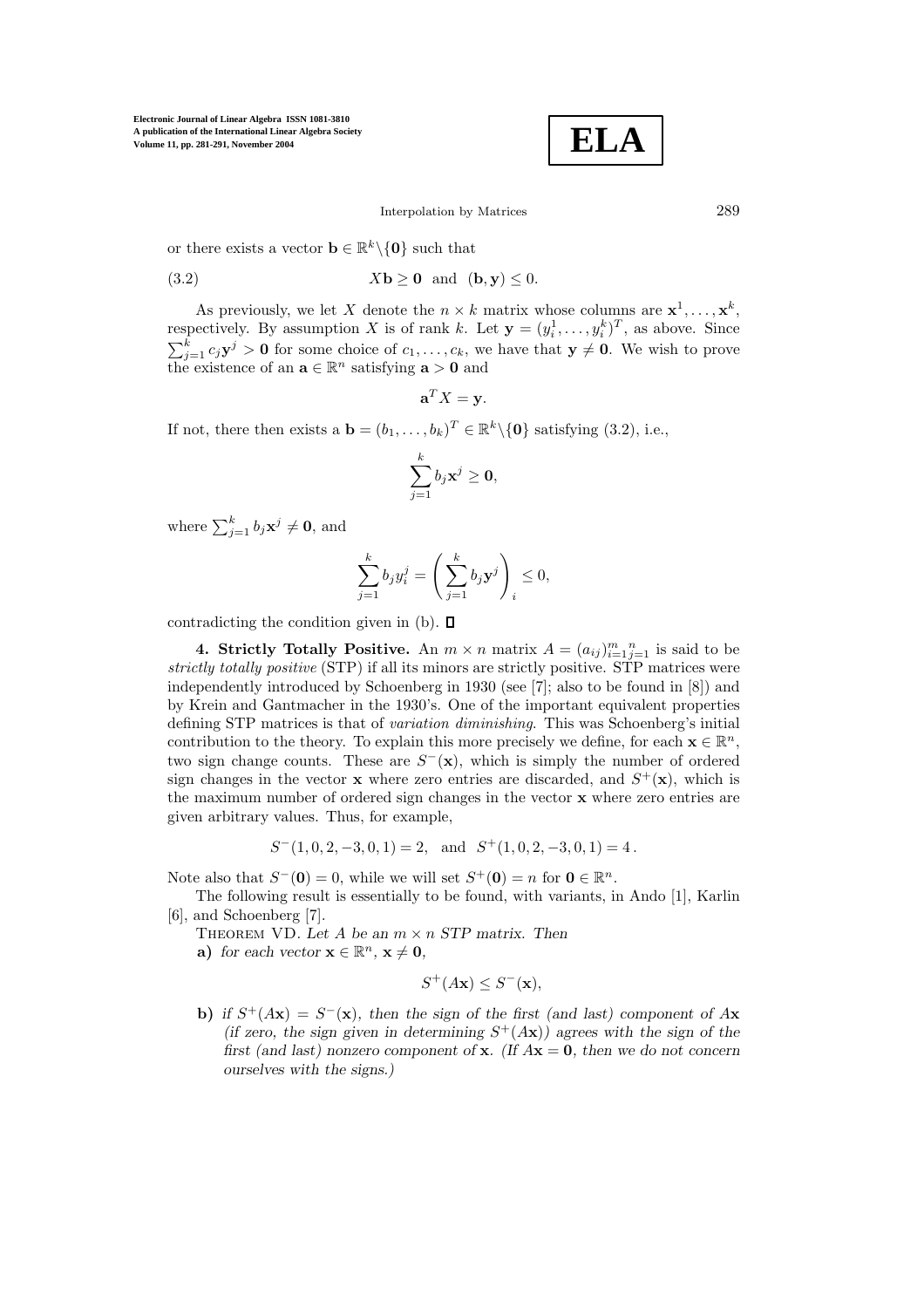**ELA**

## 290 A. Pinkus

*Conversely, if (a) and (b) hold for some*  $m \times n$  *matrix* A and every  $\mathbf{x} \in \mathbb{R}^n$ ,  $\mathbf{x} \neq \mathbf{0}$ *, then* A *is STP.*

One consequence of the above theorem is the following. *Assume we are given* k linearly independent vectors  $\mathbf{x}^1, \ldots, \mathbf{x}^k$  *in*  $\mathbb{R}^n$  *and vectors*  $\mathbf{y}^1, \ldots, \mathbf{y}^k$  *in*  $\mathbb{R}^m$ *. A necessary condition for the existence of an*  $m \times n$  *STP matrix* A *satisfying* 

$$
A\mathbf{x}^j = \mathbf{y}^j, \qquad j = 1, \dots, k,
$$

*is that*

(4.1) 
$$
S^+\left(\sum_{j=1}^k c_j \mathbf{y}^j\right) \leq S^-\left(\sum_{j=1}^k c_j \mathbf{x}^j\right)
$$

*for all*  $(c_1, \ldots, c_k)^T \in \mathbb{R}^k \setminus \{0\}$ *, and if equality occurs in* (4.1) *then the sign patterns necessarily agree, as in the statement of Theorem VD.*

From Theorem VD we have that this condition is also sufficient if  $k = n$ . We conjecture that this condition is always sufficient. We have proved this conjecture when  $k = 1$ . However the proof is technical and cumbersome and does not seem to generalize. As such, we will not reproduce it here. In our proof we first reduce the problem to that of a totally positive (see below) nonsingular square matrix. We then use the basic fact that all totally positive nonsingular square matrices are products of matrices with strictly positive diagonal entries, and all other entries zero aside from one positive entry in one of the first off-diagonals. These one positive off-diagonal entries permit us to add a positive multiple of any one coefficient of **x** to its neighbor. These are the essentials ingredients used in the proof. Anyone particularly interested in the proof can e-mail me and I will send him/her a TeX file with a proof.

An  $m \times n$  matrix  $A = (a_{ij})_{i=1}^m \sum_{j=1}^n a_{ij}$  is said to be *totally positive* (TP) if all its minors are non-negative. An analogue of Theorem VD holds for TP matrices, except that each  $S^+(A\mathbf{x})$  is replaced by  $S^-(A\mathbf{x})$ . We expect that something similar to the above conjecture will also hold in the case of TP matrices.

This problem, for STP matrices, is related to the problem of embedding functions in a Markov system.

**5. P-matrices.** An  $n \times n$  (real) matrix A is said to be a P-matrix if all its principal minors are strictly positive. P-matrices were introduced by Fiedler, Pta $\hat{k}$ [3], [4], and one of the equivalent definitions of a P-matrix is that  $A$  is a P-matrix if and only if for every  $\mathbf{x} \in \mathbb{R}^n \setminus \{0\}$  we have

$$
\max_{i=1,\ldots,n} (A\mathbf{x})_i x_i > 0.
$$

As such it is natural to conjecture the following. *Assume we are given* k *linearly independent vectors*  $\mathbf{x}^1, \ldots, \mathbf{x}^k$  *in*  $\mathbb{R}^n$  *and vectors*  $\mathbf{v}^1, \ldots, \mathbf{v}^k$  *in*  $\mathbb{R}^n$ *. Then the necessary and sufficient conditions implying the existence of an*  $n \times n$  *P-matrix* A *satisfying*

$$
A\mathbf{x}^j = \mathbf{y}^j, \qquad j = 1, \ldots, k.
$$